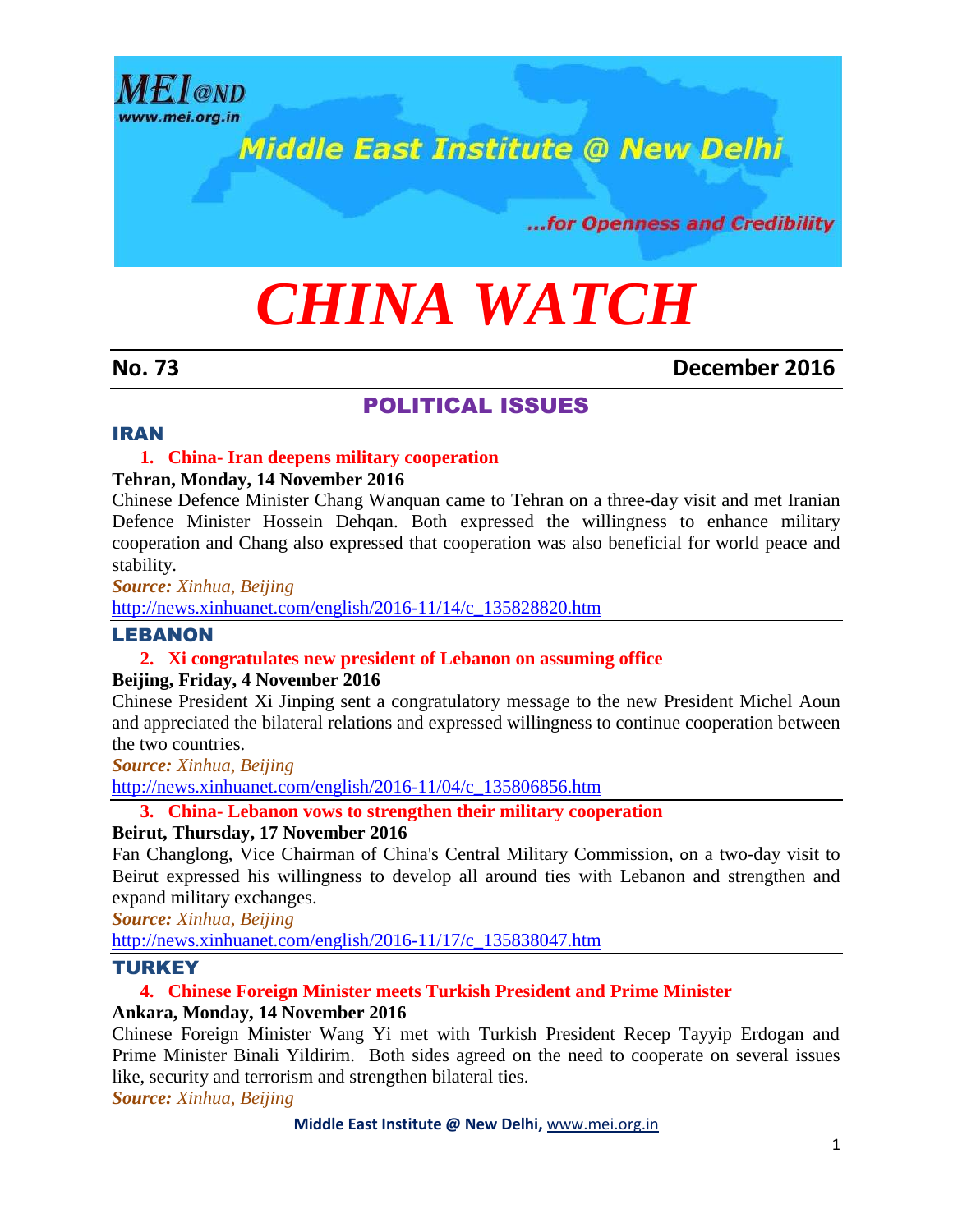### [http://news.xinhuanet.com/english/2016-11/15/c\\_135829143.htm](http://news.xinhuanet.com/english/2016-11/15/c_135829143.htm)

**5. China to consider Turkey membership of SCO**

# **Beijing, Monday, 21 November 2016**

China expressed its willingness to accept Turkey's entry into the Shanghai Cooperation (SCO) and its response came after Turkish President Tayyip Erdogan expressed a possibility to join the SCO.

*Source: Global Times, Beijing*

<http://www.globaltimes.cn/content/1019374.shtml>

# ECONOMIC ISSUES

#### EGYPT

# **6. Egypt's economic situation still manageable, China key supporter: experts**

# **Cairo, Wednesday, 2 November 2016**

The lawmakers and economic experts at the State Information Service (SIS) headquarters in Cairo stated that economic situation in Egypt is difficult yet manageable and China is a major economic supporter to Egypt.

*Source: Xinhua, Beijing*

[http://news.xinhuanet.com/english/2016-11/03/c\\_135801502.htm](http://news.xinhuanet.com/english/2016-11/03/c_135801502.htm)

# TURKEY

# **7. China and Turkey signs 36 business deals**

# **Istanbul, Tuesday, 1 November 2016**

Companies from China and Turkey held business talks and signed deals worth nearly US\$300 million which featured products like marble, chrome ore, soybean oil, flaxseed oil, clean wool, hazelnut, pistachio nut and cotton linter.

*Source: Xinhua, Beijing*

[http://news.xinhuanet.com/english/2016-11/01/c\\_135797824.htm](http://news.xinhuanet.com/english/2016-11/01/c_135797824.htm)

# UAE

# **8. China and UAE cooperates in film industry.**

# **Beijing, Monday, 14 November 2016**

The China Intercontinental Communication Centre (CICC) and Image Nation Abu Dhabi have signed an agreement to invest a film fund which is worth US\$300 million. The agreement which was signed in Abu Dhabi would help to boost the bilateral relations.

*Source: Global Times, Beijing*

<http://www.globaltimes.cn/content/1017874.shtml>

# MISCELLANEOUS

# EGYPT

#### **9. Cairo Int'l Film Festival hosts "China Night", Chinese director winning Excellence Award**

# **Cairo, Thursday, 17 November 2016**

The 38th Cairo International Film Festival (CIFF) held "China Night", with China as the guest of honour. The show reflects the growing trust and friendship between the two countries and was a part of the Chinese-Egyptian Culture Year celebration, which marks the 60th anniversary of the establishment of diplomatic relations.

*Source: Xinhua, Beijing*